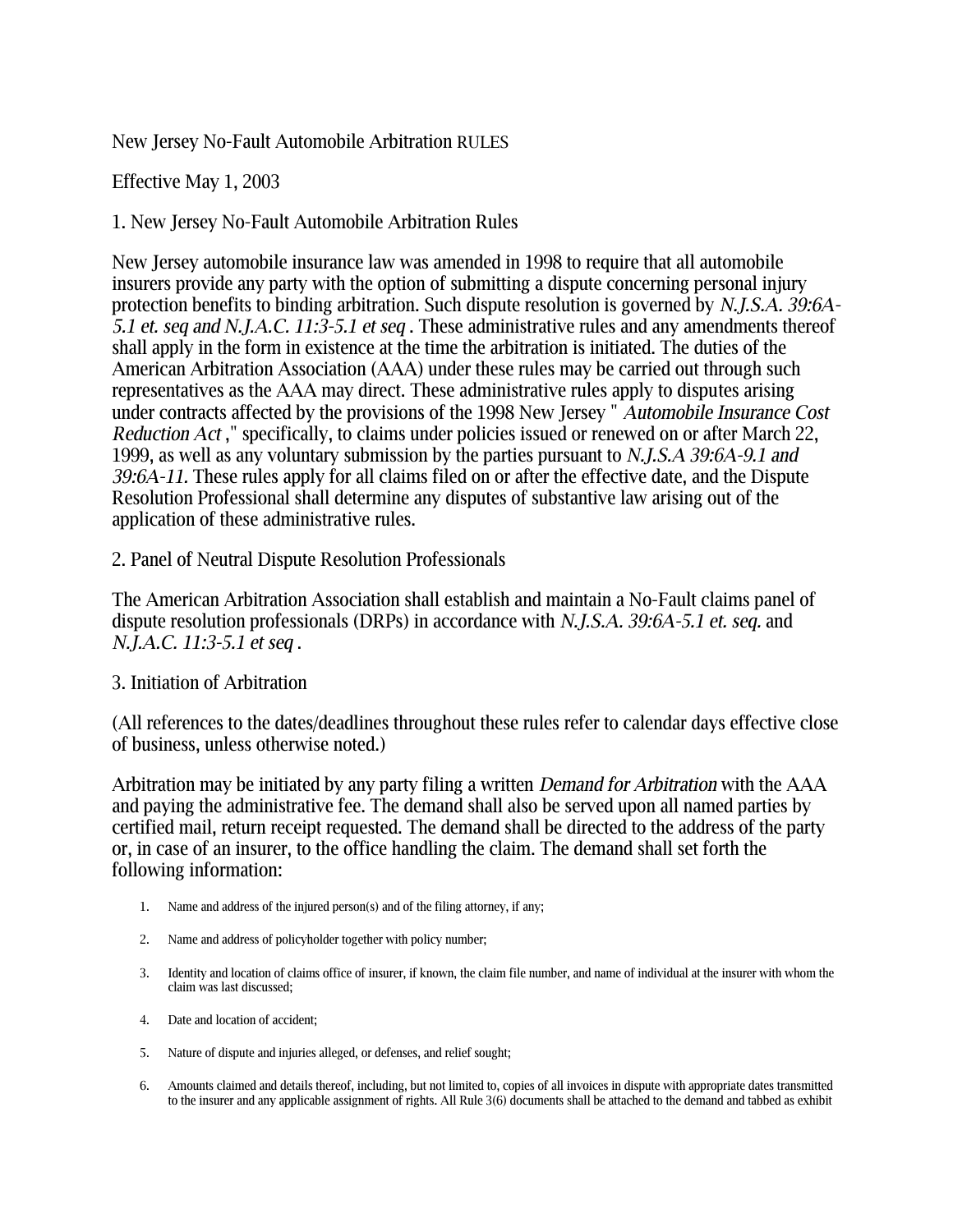"A."

- 7. Address of AAA office where copies of demand are being filed;
- 8. The filing party shall set forth, to the best of its knowledge, any action pending in any court or arbitration proceeding which arises out of treatment to the same patient, arises out of the same accident, or should otherwise be joined in the action being filed.

For administrative purposes, the respondent shall no later than forty-five (45) days from the date of the AAA *initiating letter* provide the Association with notice of settlement or in the alternative the identity of counsel. (The *initiating letter* is the AAA initial letter sent to all parties advising receipt of a demand and the initiation of the arbitration process.)

Any and all requests for consolidation by any party shall be submitted to the AAA for determination. The AAA and/or the DRP shall raise the issue of consolidation when identified and provide an opportunity for the parties to be heard prior to issuing a ruling.

Three (3) copies of the above *Demand for Arbitration* , together with two (2) copies of all submissions under this rule must be filed with the New Jersey Insurance Center along with the administrative filing fee. In the event the matter is to be heard by three (3) DRPs, then five (5) copies of the *Demand for Arbitration* together with four (4) copies of all submissions under this rule are to be filed. The AAA will acknowledge receipt of the demand to all parties.

#### 4. Application for Emergent/Expedited Relief

A party may request emergent relief showing that immediate and irreparable loss or damage will result in the absence of such relief pursuant to *N.J.A.C. 11:3-5.4(b) 3* at the time of the filing of its *Demand for Arbitration* . The party requesting emergent relief shall first notify the AAA and all other parties by a telephone call of its intended filing, followed by a written affidavit stating the nature of the relief sought and the reasons why such relief is both required and entitled on an emergent basis. Said affidavit must also include a statement certifying that all other parties have been notified or an explanation of the steps taken in good faith to notify other parties. This filing must be complete and consistent with all other applicable rules and be accompanied by all applicable filing fees and an additional application fee of \$100.

Within one (1) business day of receipt of the notice for emergent relief, the AAA shall appoint one (1) specially designated DRP. The DRP shall immediately disclose any circumstance likely, on the basis of the facts disclosed in the claim, to affect such DRP's impartiality or independence. Any challenge to the appointment of the DRP must be made within one (1) business day of the communication from the AAA to the parties of the appointment of the DRP and the circumstances disclosed.

The DRP shall, as soon as possible, but no later than two (2) business days from the date of appointment, establish a schedule for consideration of the claim for emergent relief. Such schedule shall provide a reasonable opportunity for all parties to be heard, but may provide for proceeding by telephone conference and/or written submissions as alternatives to a formal inperson hearing.

If after consideration the DRP is satisfied that the party seeking the emergent relief has shown that immediate and irreparable loss or damage will result in the absence of emergency relief, and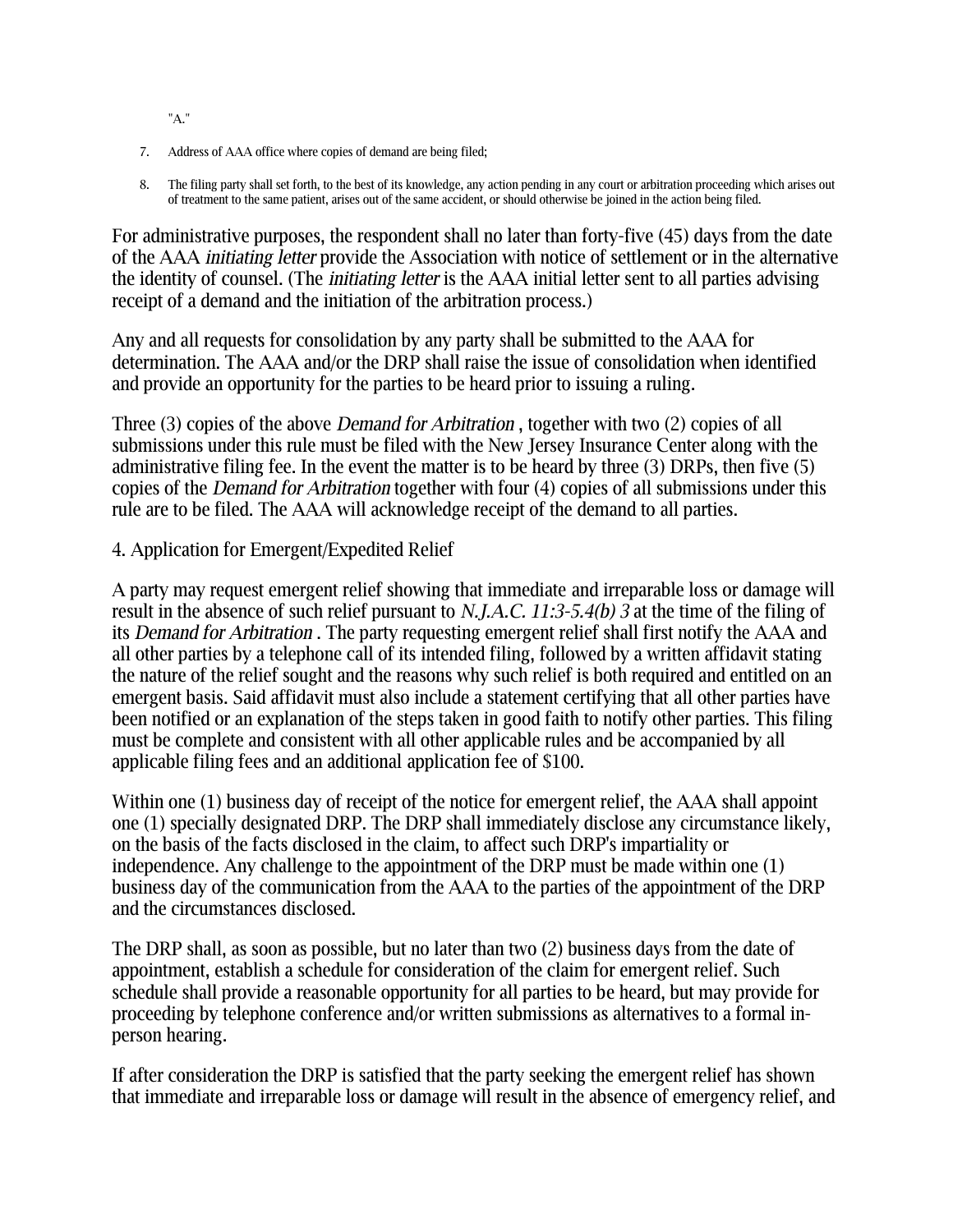that such party is entitled to such relief, the DRP may within three (3) business days, enter an award granting the relief and stating the reasons therefore with findings of fact and conclusions of law. Except as modified in this rule, all other rules shall apply to the processing of the emergent/expedited filings. Any remaining claims shall be processed pursuant to these rules as applicable.

Any application to modify an award of emergent relief must be based on changed circumstances and may be made to the DRP who heard the original application.

### 5. Application for Dismissal

If any party contends that: (a) the requirements set forth in the applicable insurance policy have not been met; or (b) there is no coverage; or (c) the Association lacks subject matter jurisdiction, such party may seek a ruling dismissing the arbitration by submitting a *Request for Dismissal Form* together with a \$100 application fee. The moving party shall set forth the facts supporting such contentions for a formal ruling to the AAA and simultaneously serve a copy of all submissions under this section on all other parties. In no event shall the application under this section be made later than seventy-five (75) days from the date of the *initiating letter* . In the event an application is denied, and/or in the event such application is not made within the initial forty-five (45) days, the requesting party shall submit the required administrative fee of \$285 in addition to the \$100 application fee.

All requests for dismissal shall include a copy of the pertinent policy provisions together with proofs of such contentions, supporting documentation, and the appropriate fee(s) attached. The adverse party must respond, in writing, within twenty-five (25) days of the receipt of the challenge to the arbitration demand. In the event that the adverse party does not respond within the prescribed time frame, the DRP may decide the application on the merits or enter an administrative dismissal of the claim and the loss of the administrative fee. The AAA may grant each party one (1) ten (10) day extension. The AAA shall then submit the issues presented in the application to the DRP who shall decide it and issue a written decision setting forth the basis of the determination within fourteen (14) days.

Where the insurer moves in court or otherwise contests AAA jurisdiction, administration of the arbitration will be suspended upon receipt by the AAA of a court ordered Stay of Arbitration. Neither the AAA nor the DRP is a necessary party to such proceedings and neither should be named as a party.

### 6. Document Submission

In the event that all claims in dispute, except for counsel fees, are resolved within the initial fortyfive (45) days of the *initiating letter* , that dispute shall proceed by way of document submission to a DRP or by telephone conference if requested by either party. The DRP shall decide the issue in accordance with *N.J.A.C. 11:3-5.6* and shall require an affidavit of services to be submitted. The claimant(s) shall, within twenty (20) days of the settlement of all remaining issues, file two (2) copies of an affidavit of services with the AAA and simultaneously serve a copy to all other parties. The respondent(s) shall within twenty (20) days of the date the affidavit was transmitted to all parties by the AAA, file two (2) copies of any response with the AAA and serve a copy to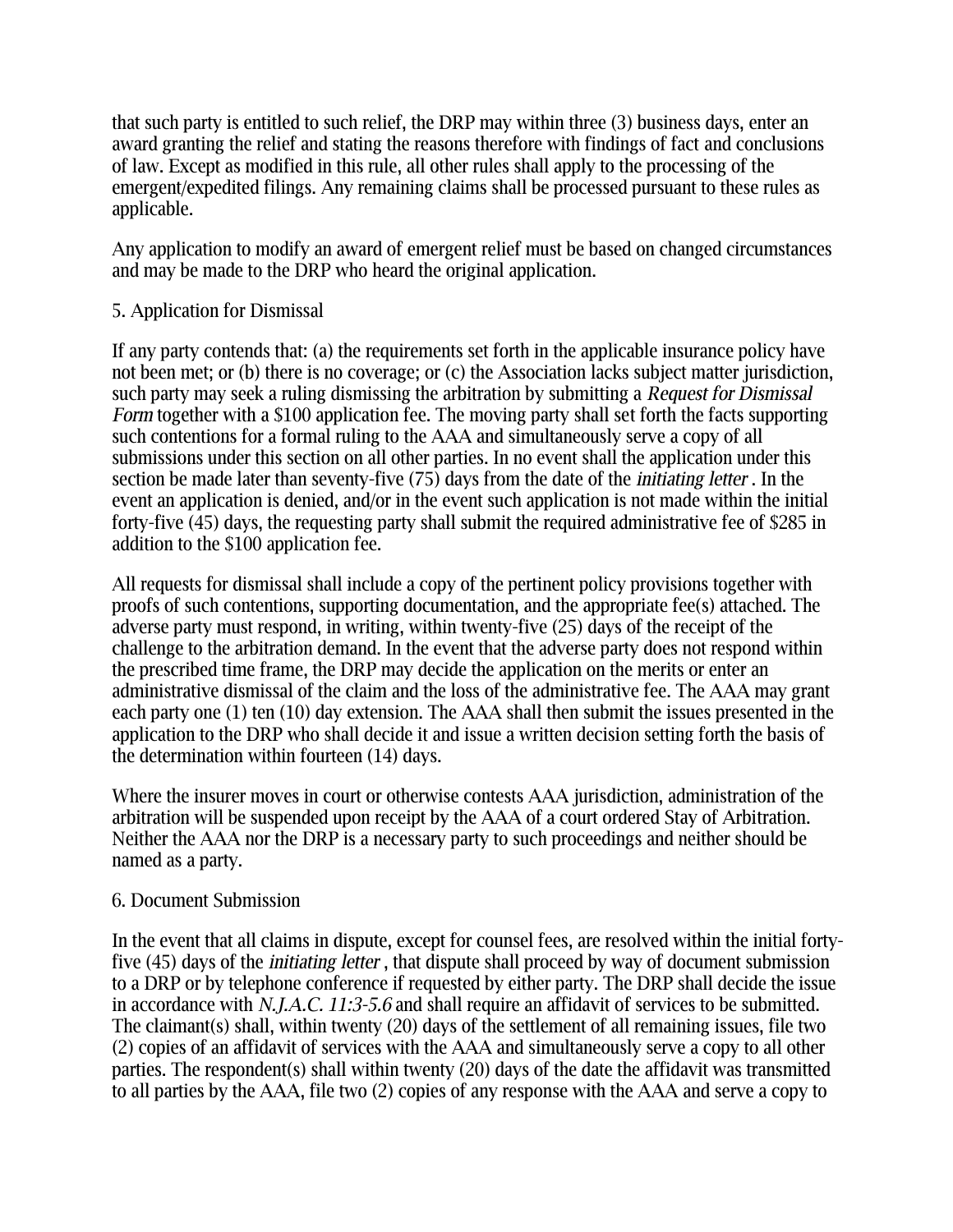all other parties. The hearing shall be declared closed as of the final date for filing of such response.

7. Change or Withdrawal of Claim

If any party wishes to make any new or amended claim, such claim shall be made in writing in accordance with Rules 3 and 17 and filed with the AAA and a copy thereof mailed to the other party. After the DRP is appointed, no new or amended claim may be submitted except with the consent of the DRP. No claim may be withdrawn after a hearing has commenced, absent mutual consent of the parties or a ruling by the DRP.

# 8. Fixing of Locale

The AAA shall designate the locale in which the hearing is to be held in accordance with *N.J.A.C. 11:3-5.4(a) 5* .

# 9. Appointment of Dispute Resolution Professionals

Cases will be heard by one (1) DRP appointed by the AAA from its panel, except when the parties agree otherwise, or the amount claimed exceeds \$50,000 and request is made by either party within forty-five (45) days of the *initiating letter* , in which case three (3) DRPs will be appointed. Each party shall have the right to challenge the appointment of the DRP for reasonable cause within twenty (20) days of the notice of appointment. Reasonable cause may include application of the principles outlined in the Code of Judicial Conduct contained within the New Jersey Court Rules *.* The party challenging a DRP shall submit a written demand for a ruling, including the specific grounds for such challenge, and simultaneously serve a copy on all parties to the arbitration who will have ten (10) calendar days within which to submit a response. When challenges and objections to the challenge are received, the AAA shall refer such challenge to a designated DRP for a determination, which shall be final.

10. Qualification of Dispute Resolution Professionals

No person shall serve as a DRP in any arbitration in which that person has any financial or personal interest. A DRP shall disclose any circumstances likely to create an appearance of bias, which might disqualify him or her as a DRP. If a DRP should resign, be disqualified, or be unable to perform the duties of the office, the AAA shall appoint a replacement in accordance with the provisions of Rule 9.

# 11. Date, Time and Place of Hearing

The AAA shall fix the date, time and place for each hearing in accordance with Rule 8. At least thirty (30) days prior to the first scheduled hearing, the AAA shall mail notice thereof to each party, unless a party waives such notice.

## 12. Representation

Any party may be represented by counsel or other authorized representative.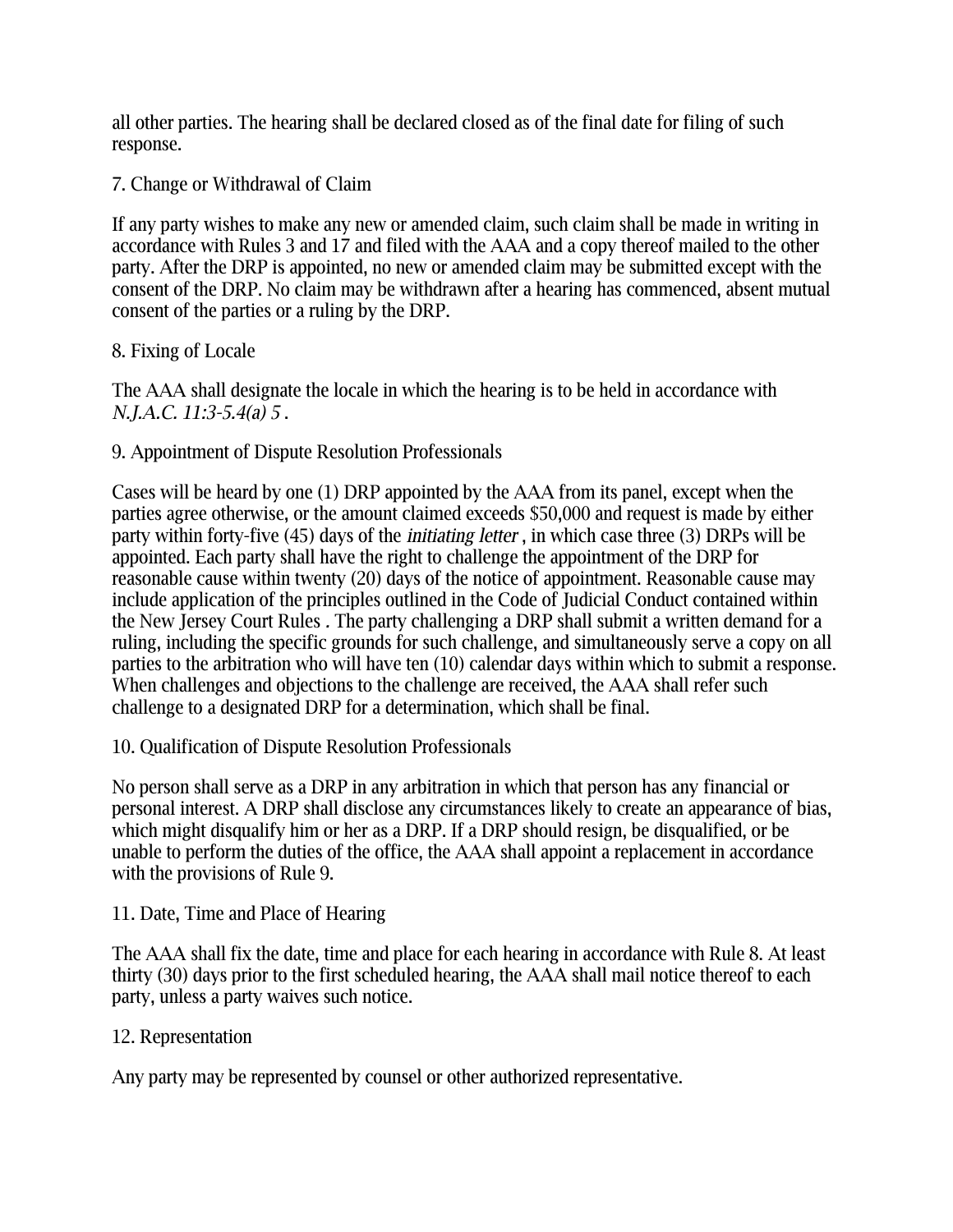### 13. Stenographic Record of Oral Hearing

Any party wishing a stenographic record shall make such arrangements and payment with the stenographer directly, and shall notify the other parties and the AAA of such arrangements in advance of the hearing and provide the DRP with a copy of the transcript upon request.

### 14. Interpreter

Any party wishing the services of an interpreter shall make such arrangements and payments with the interpreter directly, and shall notify the other parties and the AAA of such arrangements in advance of the hearing.

### 15. Attendance at Hearing

Persons having a direct interest in the arbitration are entitled to attend the hearing. The DRP shall otherwise have the power to require the retirement of any witness or witnesses during the testimony of other witnesses. It shall be discretionary with the DRP to determine the propriety of the attendance of any other persons.

### 16. Postponements

A matter may be initially postponed with the consent of the parties. An initial postponement request that is not resolved by consent of the parties and/or a second postponement request shall be referred to a DRP for a ruling. The DRP may grant such request for postponement only upon a showing of good cause. Any additional requests for postponements shall be granted by the DRP only upon a showing of extraordinary circumstances by the requesting party.

### 17. Exchange of Information

In the event of a dispute between the parties regarding the exchange of information, the DRP may establish the extent of, and schedule consistent with this section, any such exchange pertaining to the subject matter of the arbitration including, but not limited to, the carrier's rights under *N.J.S.A. 39:6A-13* or as provided by the applicable policy of insurance.

Copies of any submissions and/or the identity of any expert witness that a party intends to offer at a hearing, must be provided to all other parties and the AAA at least twenty (20) days in advance of the hearing. If not submitted within said time frame, such submissions and/or expert(s) shall be disallowed subject to a showing of good cause to the DRP at the time of the hearing. The parties shall be allowed no more than twenty (20) days in total to submit posthearing documents at the discretion of the DRP except upon a showing of extraordinary circumstances.

### 18. Communication with the Dispute Resolution Professional

No party, party witness, or party representative shall have any ex-parte communication with the DRP concerning the arbitration.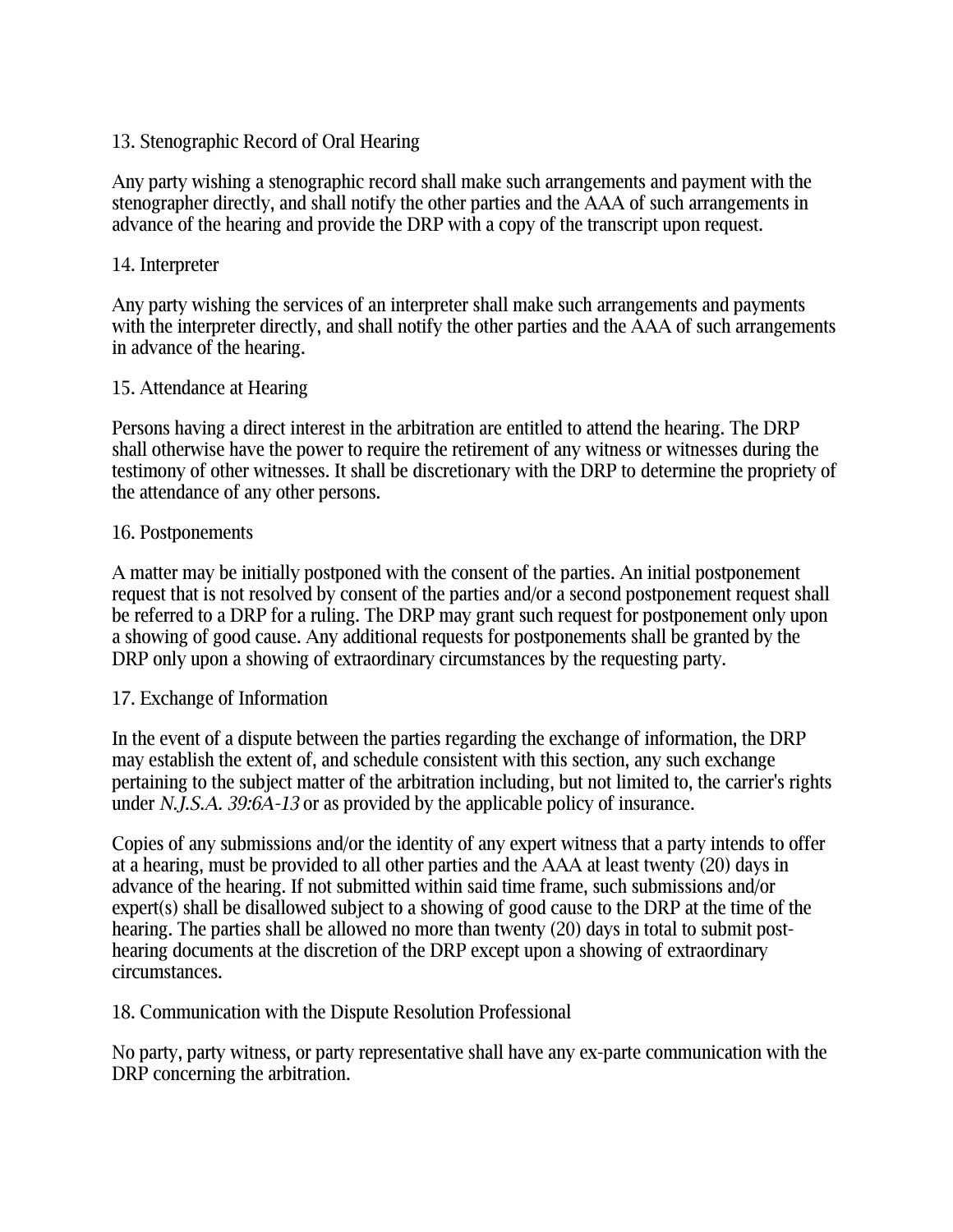There shall be no written communication directly with the DRP.

19. Order of Proceedings in an Oral Hearing

An oral hearing shall be opened by the DRP by recording the place, time, and date of the hearing, the presence of the DRP and parties, and the receipt by the DRP of the demand and submission(s).

The DRP may, at the beginning of the hearing, ask for statements clarifying the issues involved. The claiming party may then present its claim, proofs, and witnesses, who shall submit to questions or other examination. The defending party may then present its defense, proofs, and witnesses, who shall submit to questions and other examination. The DRP has the discretion to vary this procedure but shall afford full and equal opportunity to all parties for the presentation of material or relevant proofs.

Exhibits, when offered by either party in accordance with Rule 17, may be received in evidence by the DRP. The names and addresses of all witnesses and exhibits in the order received shall be made part of the record.

20. Arbitration in the Absence of a Party

The arbitration may proceed in the absence of any party or counsel whom, after due notice, fails to be present, fails to submit evidence, or fails to obtain an adjournment. In the event one or more parties does not appear at the designated time and place for the arbitration of a dispute, the DRP shall, in the presence of all other parties, place a call to the party or, if known, to the party's representative not appearing. At that time, the DRP shall determine whether to proceed with the hearing and/or under what conditions the hearing may be held, including, but not limited to, telephonic participation and supplemental written submissions. The DRP shall require the party present to submit such evidence as may be required for the making of an award.

### 21. Evidence

The parties may offer such evidence as is relevant and material and shall produce such additional evidence as the DRP may deem necessary to an understanding and determination of the dispute, consistent with Rules 17 and 23 in order to make a decision in accordance with Rule 29 of these rules. A DRP or an attorney representing a party, as authorized by law, may subpoena witnesses or documents on their own initiative or upon the request of any party. The DRP shall be the judge of the relevancy and materiality of the evidence offered, and conformity to legal rules of evidence shall not be necessary. At an oral hearing all evidence shall be taken in the presence of all parties, except parties in default and parties who have waived the right to be present.

The DRP may receive and consider the evidence of witnesses by affidavit or other document.

## 22. Access to Medical Expertise

The AAA shall use a list of certified medical review organizations in accordance with *N.J.S.A. 39:6A-5.2 et. seq.,* who shall perform the review upon the request of (a) the DRP or (b) any party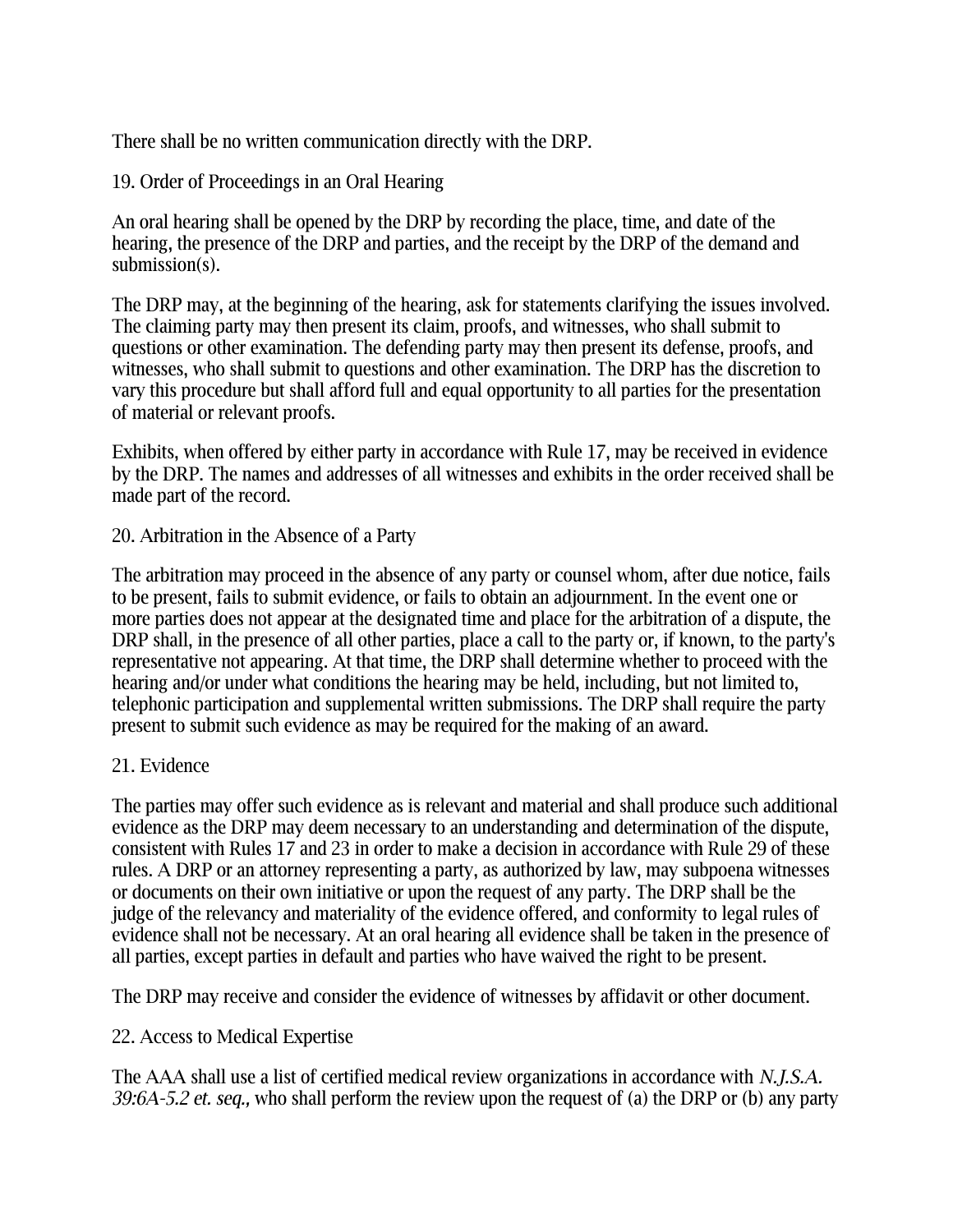to the dispute. The request shall include a completed *Medical Information Form* together with four (4) copies of redacted medical records. A copy of the completed *Medical Information Form* and redacted medical records shall be forwarded to all parties. All party requests for a Rule 22 review must be made no later than twenty (20) days prior to the scheduled hearing, except when requested in connection with a Rule 4 application. A DRP shall have the option of making such a request at the hearing. The determination of the health care consultant on the dispute referred shall be presumed to be correct by the DRP, which presumption may be rebutted by a preponderance of the evidence. Should the DRP find that the decision of the health care consultant is not correct, the reasons supporting that finding shall be set forth in the DRP's decision.

Within twenty (20) days (or earlier if required by the medical exigencies of the case) after the review of the medical evidence the medical review organization shall submit to the AAA a written report which shall contain the consultant's advisory opinion for consideration by the DRP. The AAA shall submit such report to the DRP and the parties.

## 23. Closing of Oral Hearing

The DRP shall specifically inquire of the parties whether they have any further evidence. If they do not, the DRP shall declare the hearing closed. If briefs are to be filed, the hearing shall be declared closed as of the final date set by the DRP for receipt of such briefs but in no event later than twenty (20) days post hearing except where extended under Rule 17. The time limit within which the DRP is required to make the award shall commence to run upon the closing of the hearing.

## 24. Reopening of Hearing

The AAA may reopen a hearing only to correct an administrative error.

### 25. Waiver of Rules

Any party who proceeds with an arbitration after knowledge that any provision or requirement of these rules has not been complied with, and who fails to state objection thereto in writing shall be deemed to have waived the right to object.

### 26. Extension of Time

The AAA or the DRP for good cause may extend any period of time established by these rules except the time requirements set forth in Rule 3 and the time for making the award. The AAA shall advise the parties of any such extension of time in writing.

### 27. Serving of Notices

With the exception of the demand and appeal, which shall be served by certified mail, return receipt requested by the parties, each party shall be deemed to have consented that any other papers, notices, or process necessary or proper for the continuation of an arbitration under these rules, and for any court action in connection therewith or for the entry of judgment of any award made thereunder, may be served upon such party by: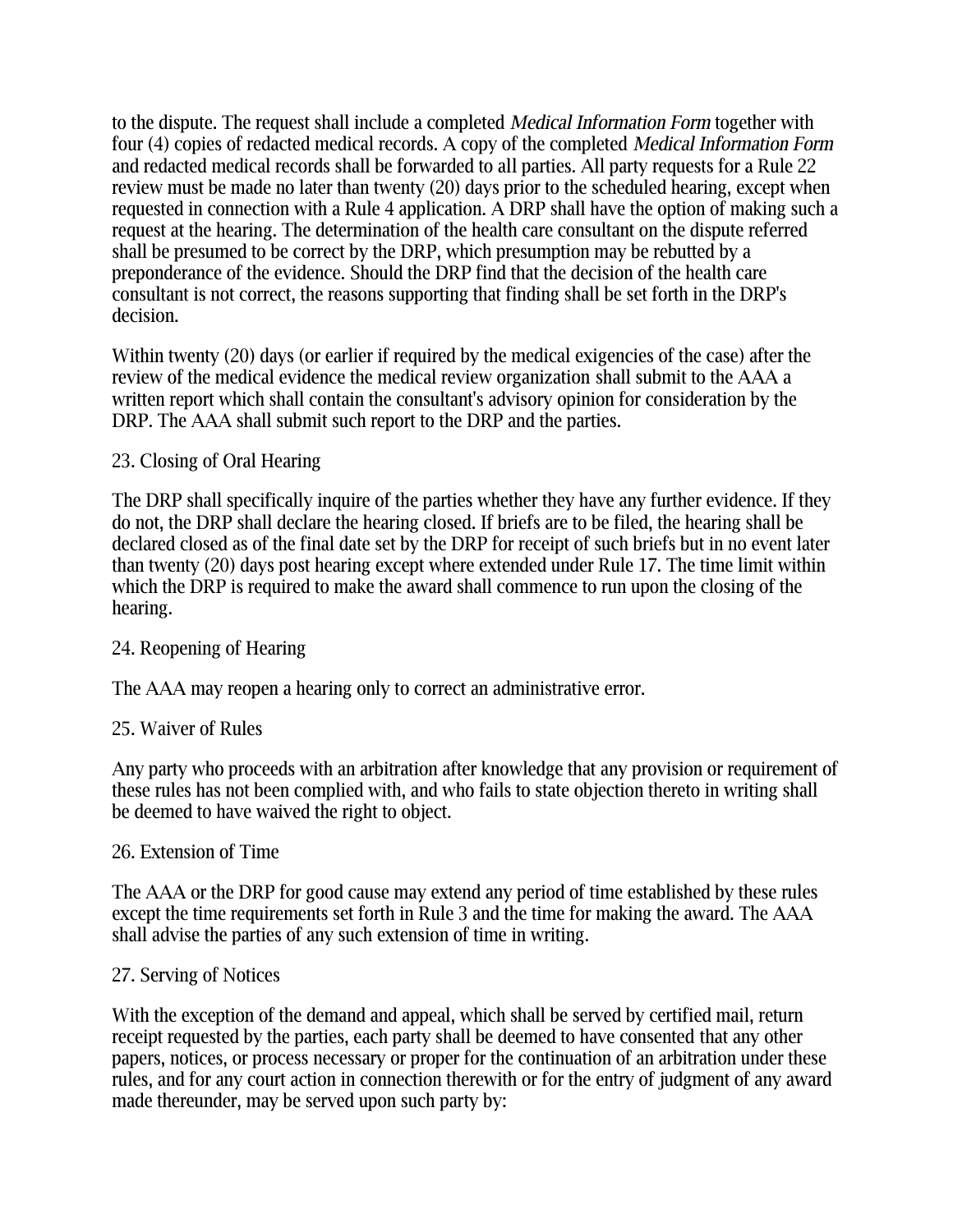1. Mail addressed to such party or its attorney at its known address

or

2. Personal service, within or outside the state where the arbitration has been or is to be held, provided that reasonable opportunity to be heard with regard thereto has been granted to such party

#### or

3. Facsimile transmission, telegram, or other written forms of electronic communication to give the notices required by these rules.

#### 28. Time of Award

The DRP shall render the award promptly and, unless otherwise agreed by the parties, no later than forty-five (45) days from the date of the close of either the hearing or the reopened hearing.

#### 29. Form of Award

The award shall be in writing in accordance with the standards set forth at *N.J.A.C. 11:3-5.6(d)* and shall be signed either by the sole DRP or by at least a majority if there is more than one (1) DRP, unless the concurrence of all is required by law. It shall be in accordance with New Jersey law and the applicable policy provisions and executed in the manner required by law. The DRP's award shall set forth findings of fact and conclusions of law upon which the award is based *.* 

#### 30. Scope of Award

The costs of the proceedings shall be apportioned by the DRP. Attorney's fees shall be determined to be reasonable if they are consonant with the amount of the award, and with Rule 1.5 of the Supreme Court's Rules of Professional Conduct. The DRP shall require an affidavit of services to be submitted and shall permit all parties to present arguments on the claimed amount.

### 31. Award Upon Settlement

If the parties settle their dispute during the course of the arbitration, the DRP, upon their request, may set forth the terms of the agreed settlement in an award.

#### 32. Delivery of Award to Parties

Parties shall accept as legal delivery of the award the placing of the award or a true copy thereof in the mail, addressed to such party or its representative at its last known address, or personal service of the award, or any other manner prescribed by law.

#### 33. Applications to Court and Exclusion of Liability

Neither the AAA nor any DRP nor any independent health care consultant as defined in Rule 22 in a proceeding under these rules is a necessary party in judicial proceedings relating to the arbitration.

Neither the AAA nor any DRP nor any independent health care consultant as defined in Rule 22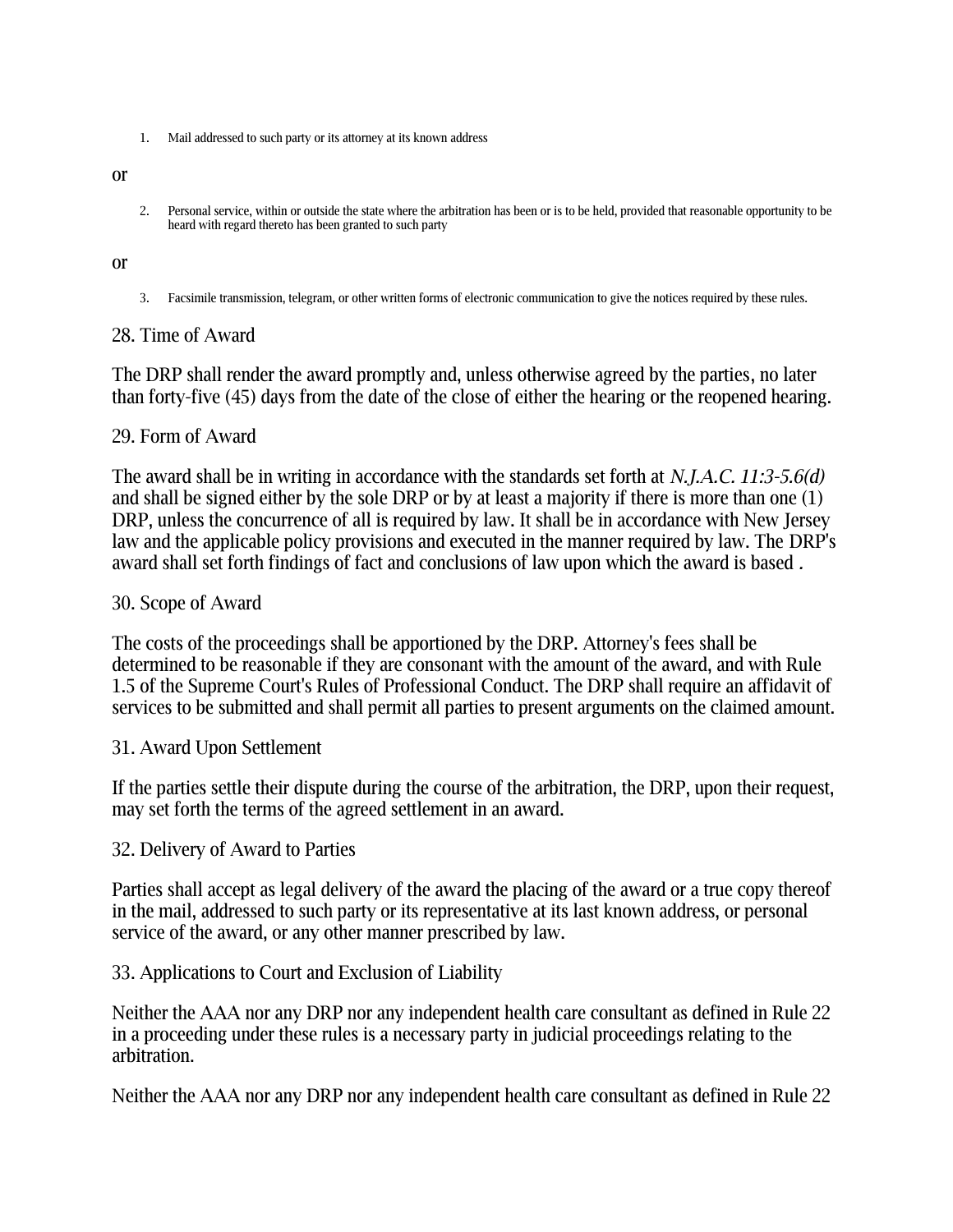of the rules shall be liable to any party for any act or omission in connection with any arbitration conducted under these rules.

### 34. Interpretations and Application of Rules

The DRP shall interpret and apply these rules insofar as they relate to the DRP's powers and duties. When there is more than one DRP and a difference arises among them concerning the meaning or application of these rules, or any other decision required by the arbitration, it shall be decided by a majority vote. If that is unobtainable, either a DRP or a party may refer the question to the AAA for final decision. All other rules shall be interpreted and applied by the AAA.

### 35. Modification/Clarification

On written application filed with the AAA within thirty (30) days after the award has been mailed to the parties, any party, on notice to all other parties, may request the DRP to clarify the award or correct any clerical, typographical, or computational errors or make an additional award as to claims presented to the DRP but omitted from the award. In the case of an administrative error, the hearing may be reopened in accordance with Rule 24. The hearing may not be reopened for new evidence. Any objections shall be filed with the AAA and the other parties within ten (10) days after the AAA's acknowledgment of receipt of the request. The application and any objection shall be transmitted by the AAA to the DRP who shall dispose of any such application in the form of an award within thirty-five (35) days of transmission to the DRP.

### 36. Appeals Under These Rules

Any party may file a written request for a limited appeal upon payment of the administrative fee for an appeal. An award by a DRP rendered under these rules may be vacated or modified by appeal to a DRP panel only if that award was incorrect as a matter of law. The panel hearing the appeal shall consist of three (3) designated DRPs on the No-Fault panel but none of which may be the DRP that rendered the award on appeal. A majority of the panel must make all decisions and rulings.

All requests for appeals must be filed, by certified mail, return receipt requested, simultaneously with the AAA and all other parties to the dispute, within thirty (30) days of the date the award was mailed. The AAA shall forward a copy of the written request for an appeal to the DRP who rendered the original decision. In the event a Rule 35 request for modification/clarification was made, the time to file a written request for an appeal will be thirty (30) days from the date the DRP's response to the clarification/modification was mailed to the parties. The request for an appeal shall contain a copy of the award in issue and shall state the nature of the dispute and the grounds for review. All reviews will be based solely on submitted documents. The AAA will assign the panel of DRPs, subject to the same standards set forth in Rule 9, who will render a decision within sixty (60) days of the assignment.

## Administrative Fees

The party initiating arbitration shall pay an initial administrative fee in the amount of \$285 to the AAA. The initial administrative fee is due and payable in full at the time of filing. No refund of